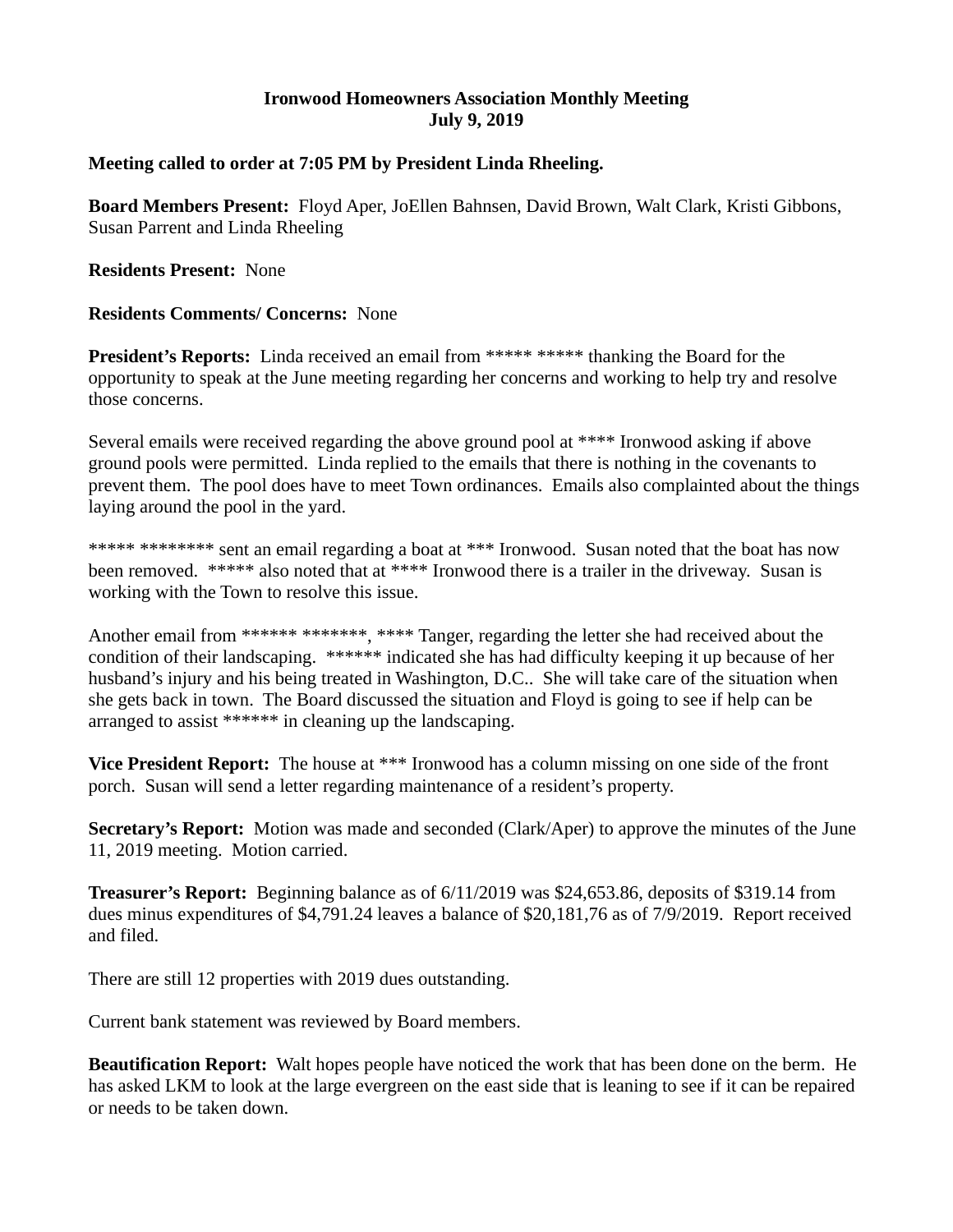**Communications Report:** June unique visitors and total number of visits to the ihoa.org website were about 10% below the yearly averages.

The next newsletter will go out on September  $1<sup>st</sup>$ ; articles will be due by August  $25<sup>th</sup>$ .

**Covenant's Report:** Linda had received a note that \*\*\*\* & \*\*\*\* Haverhill have trash cans visable from the street. Linda will verify and send Susan the proper addresses. (NOTE: The correct address was \*\*\*\* Ironwood)

Realtor had questions about covenant regulations regarding hot tubs. The covenants do not address hot tubs, they would be regulated by Town ordinances.

Justin, from the Town, took pictures and found some Town ordinance violations with the condition of the yard at \*\*\*\* Ironwood. Susan will follow up with Justin

The trash cans at \*\*\* Whispering Pines and \*\*\*\* Ironwood are no longer visible from the street. \*\*\*\* Ironwood is still visible but has been moved behind the house and it was decided to let it remain at this time.

The trash can is still out on the west side of \*\*\* Ironwood. Susan will send a second letter. It was also noted that the house across the street also has trash cans visible and Susan will send a letter to them.

Two letters went out regarding boats at \*\*\* Ironwood and \*\*\*\* Turtle Creek. Both boats are now gone.

Troy, from the Town, looked at the blue pool at \*\*\*\* Bramblewood but has not gotten back to her. Susan will follow up with Troy.

A letter was sent to \*\*\* Northridge regarding the condition of the siding on the house. No response has been received. Susan will send a second letter regarding the owners responsibility to maintain their property. (Note: A letter was received on July 11th by the Association that shows the owner has contracted for the necessary work and it should be completed by October 2019.)

David talked with the resident at \*\*\* Ironwood. It is a playhouse for his granddaughter. There was a discussion of what constitutes a "building or storage shed" as listed in the covenants as opposed to other structures. David is to let the resident know that the Board is getting an opinion from their attorney in regards to how we should define a "building or storage shed" in Article V, Section 20 of the covenants.

The trailer parked in the driveway at \*\*\*\* Foxwood is currently gone but it appears the residents are gone. Susan will monitor the situation and check with Town if the trailer returns.

A letter was sent to \*\*\*\* Claremont regarding various items along the side of garage and visible from the street. Some has been moved around behind the house at this time. Will wait until August meeting to see if anymore of the items are moved.

\*\*\*\* \*\*\*\*\*, who was considering adding some vinyl fencing in some areas of his backyard, is delaying that project at this time.